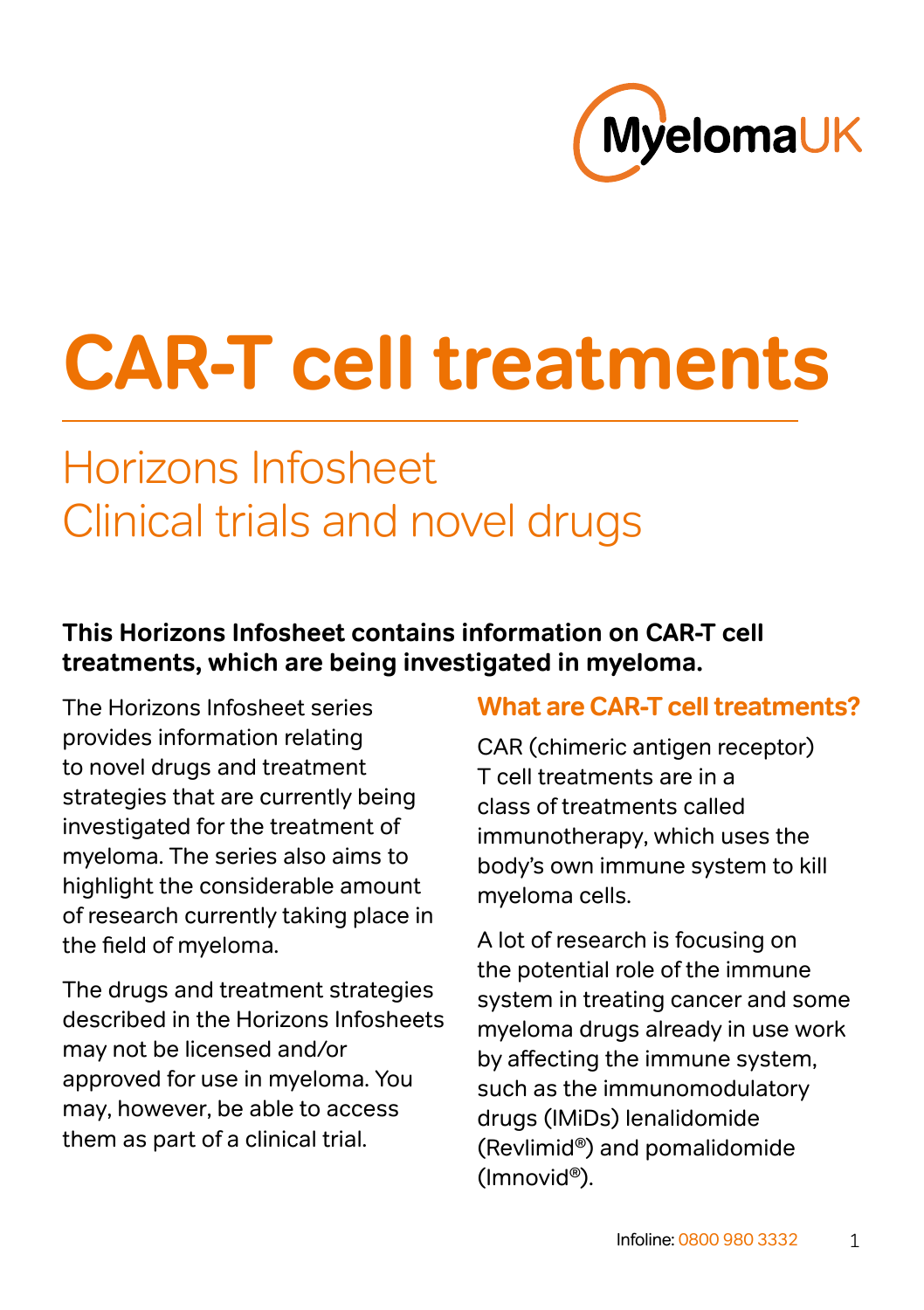However, CAR-T cell treatments are unlike any other immunotherapy treatments currently used in myeloma. Rather than using a drug to modify the immune system, a patient's own immune cells are collected and genetically modified in a laboratory to enable them to kill myeloma cells.

#### **What is the immune system?**

The immune system is made up of specialised cells, tissues and proteins (including antibodies), which work together to protect the body from infection and disease. This involves protecting the body from foreign organisms such as bacteria or viruses, and from cells within the body if they become infected or abnormal.

#### **What are T cells?**

T cells are a type of white blood cell and are one of the key components of the immune system. They are produced in the bone marrow and circulate around the body looking for any potentially harmful, infected or abnormal cells (such as cancer cells). When T cells come into contact with such a cell, they can either kill it or release chemical messengers (cytokines) to recruit other immune cells to kill it.

#### **How do CAR-T cell treatments work?**

Myeloma cells can avoid being recognised as abnormal by the immune system, meaning that a patient's own T cells are not able to kill the myeloma cells. CAR-T cell treatments aim to get round this by boosting the ability of a patient's T cells to recognise and kill myeloma cells.

There are several steps in the process of producing and using CAR-T cells:

- **The patient's blood is pumped** through a machine that filters out the T cells and returns the blood to the body. This is called apheresis (see Figure 1)
- The collected T cells are genetically modified in a laboratory so that they can recognise myeloma cells
- The modified T cells are called CAR-T cells, and have a receptor on their surface that will recognise a specific protein on the surface of myeloma cells
- **The modified T cells are multiplied** and infused back into the patient. This is called adoptive T cell transfer (see Figure 2)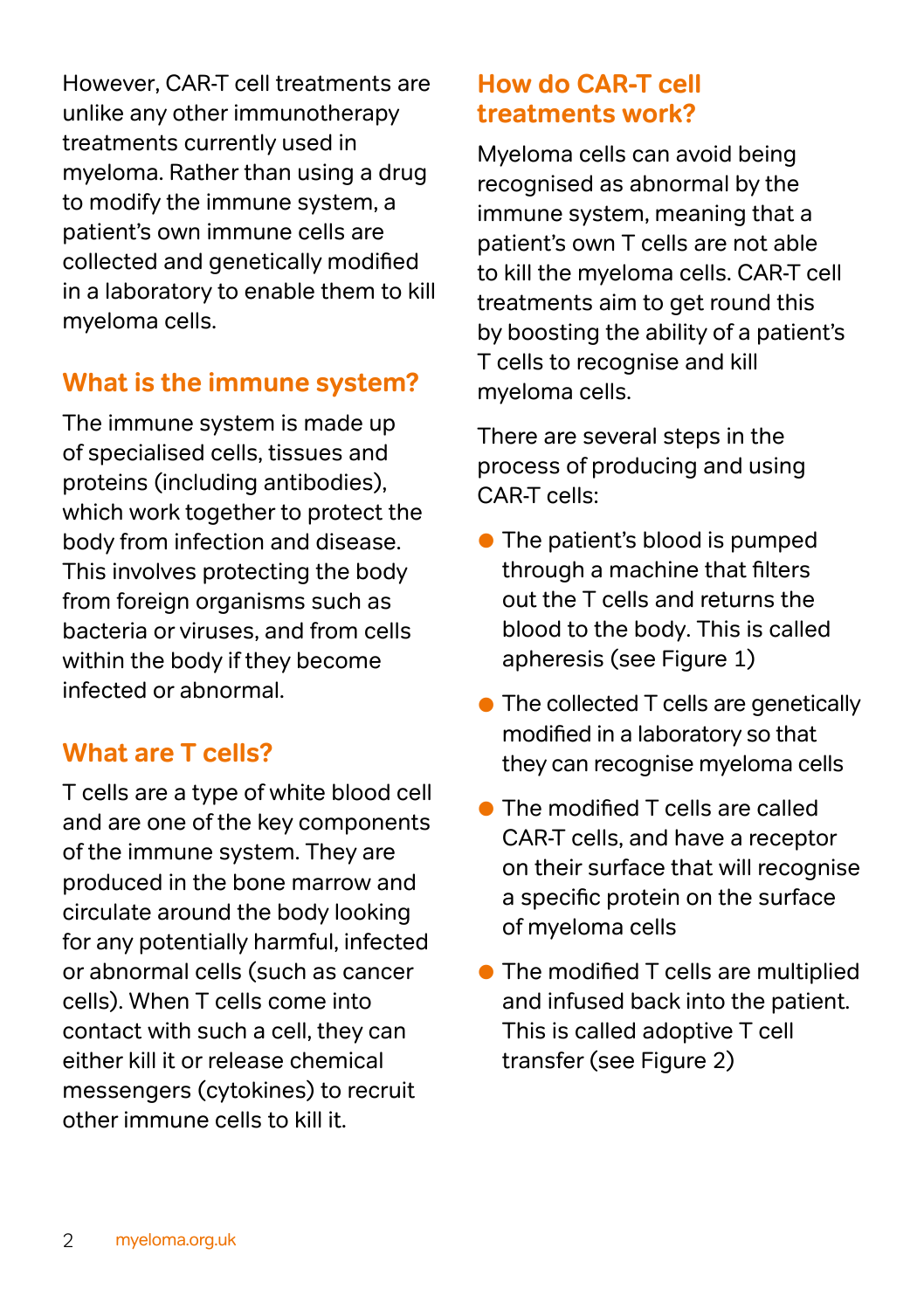

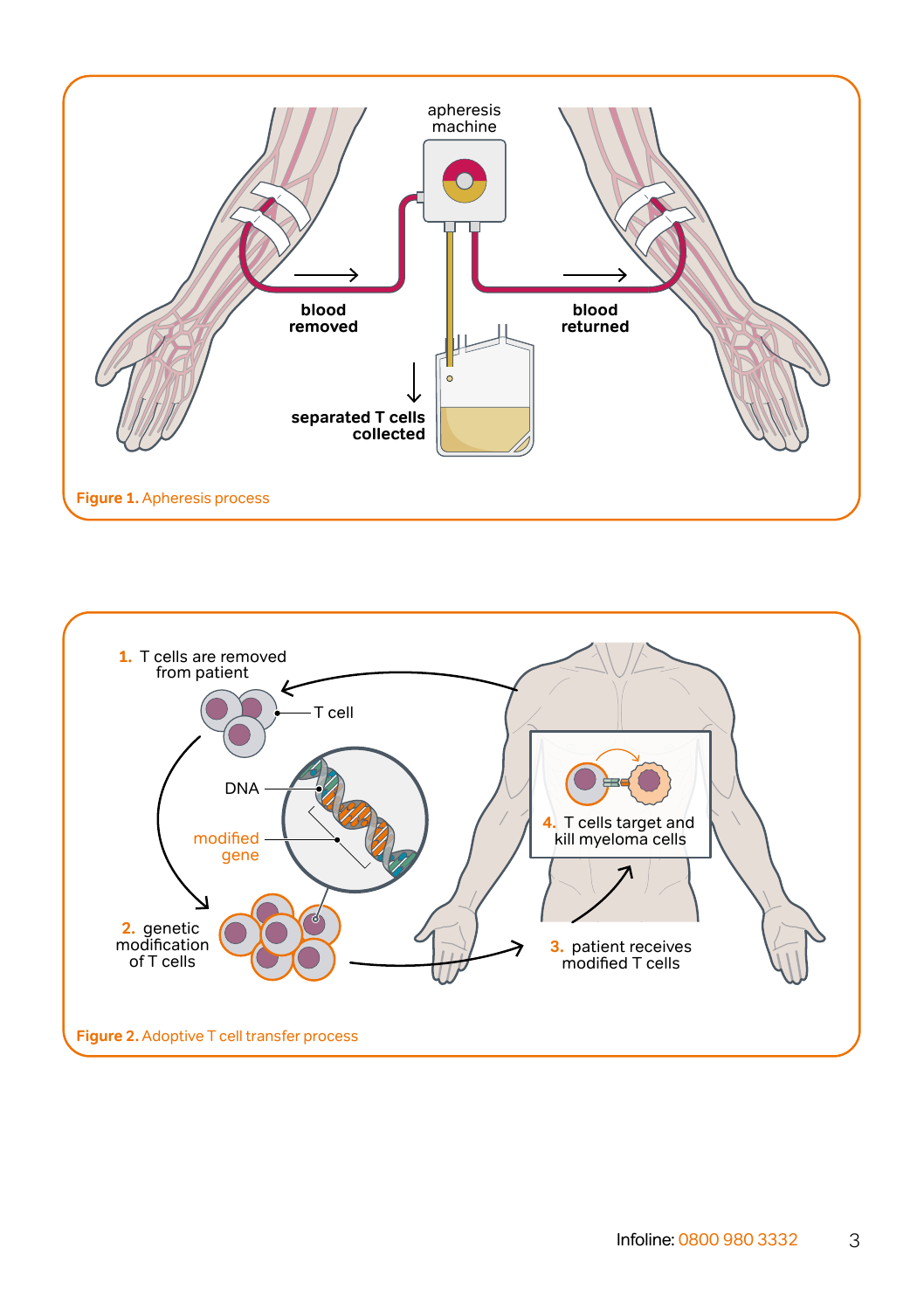Unlike drugs, CAR-T cells can persist in the body for a long time and can also multiply to give rise to new cells. This means CAR-T cells have the potential to provide long-term control, and are designed to be a one-off treatment. This is in contrast with standard drug treatments in myeloma which have to be given repeatedly to achieve control. However, it has been found that CAR-T cells can get 'exhausted' and stop working after a while. The myeloma cells may also 'escape' from the treatment after a while, so that the CAR-T cells can no longer recognise them. Research is looking at ways to prevent either of these things happening for as long as possible. Read more about this in the "**[Future directions](#page-5-0)**" section of this Infosheet.

#### **What evidence exists to support the use of CAR-T cell treatments?**

Several CAR-T cell treatments are being developed for use in myeloma. Two of these are:

- Idecabtagene vicleucel (Abecma®, also called ide-cel)
- Ciltacabtagene autoleucel (also called cilta-cel)

These two CAR-T cell treatments recognise a protein called BCMA on the surface of myeloma cells.

Results of trials with CAR-T cell treatments in myeloma have so far been promising, with good remission rates in relapsed or refractory myeloma patients.

In a trial of ide-cel, 128 patients with relapsed and/or refractory myeloma were treated. They had received an average of six previous lines of treatment. Three quarters of these treated patients had a partial response or better. The average time before the patients' myeloma returned was 9 months.

In a trial of cilta-cel, 97 patients with relapsed and/or refractory myeloma were treated. These patients had also received six previous treatment lines on average. Almost all of the patients responded to the treatment. In three quarters of the patients their myeloma had not returned after 12 months of follow-up.

Other smaller trials of CAR-T cell treatments have also been carried out, and shown benefits to patients.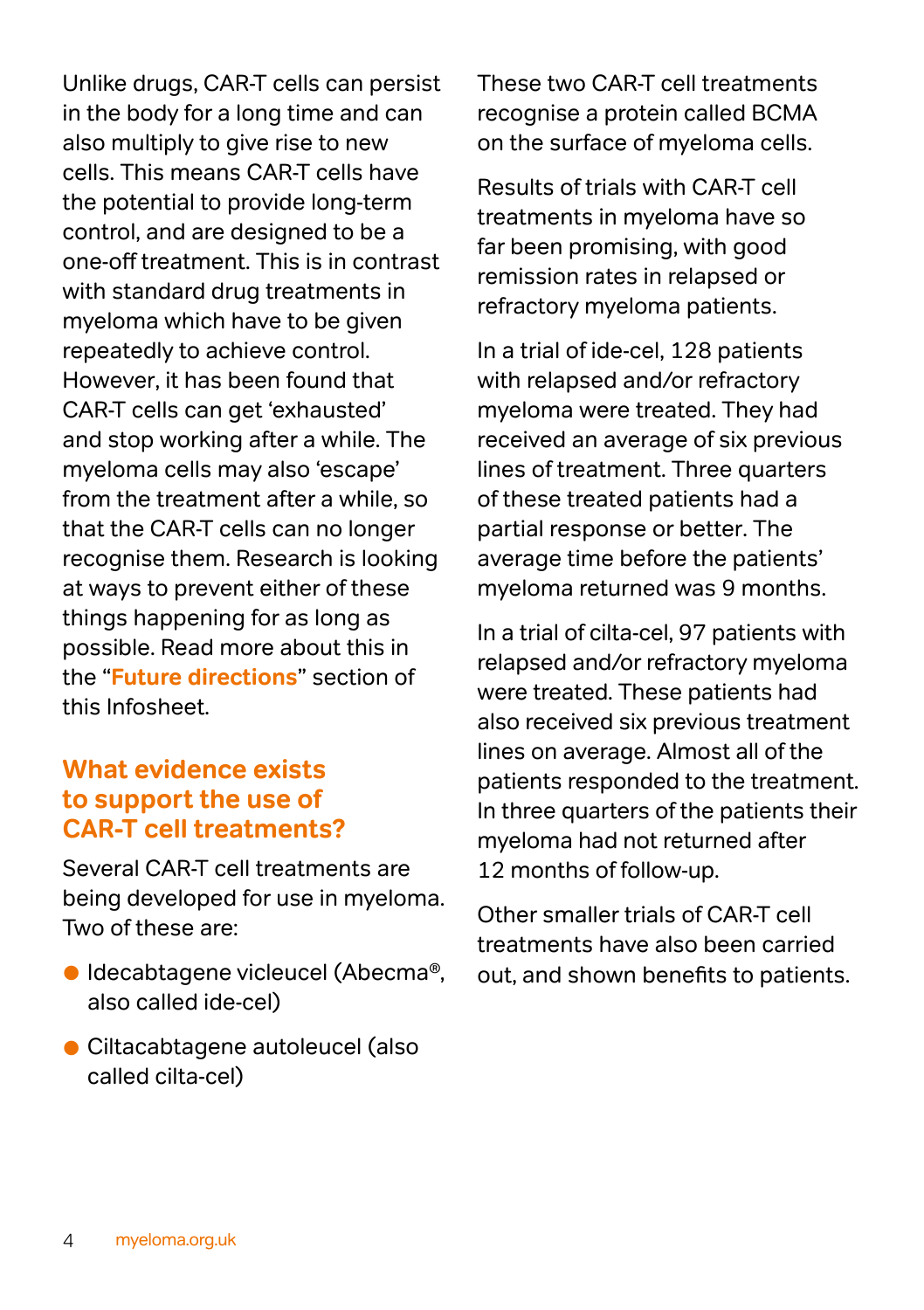#### **What are the possible known side effects of CAR-T cell treatments?**

CAR-T cell treatments carry a risk of serious side effects that need expert care, including cytokine release syndrome and neurotoxic side effects. These are explained in the next paragraphs. Patients will be monitored frequently for early indications of side effects, and given rapid intensive care and supportive treatment if needed. If these side effects happen, it is usually in the first 8 weeks after the infusion, but they can develop later.

#### **Cytokine release syndrome (CRS)**,

also called infusion reaction, happens when the modified T cells cause an excessive amount of cytokines (chemical messengers in the blood) to be released. This results in symptoms in the period after the infusion, such as fever, rapid heart rate, difficulty breathing, or lightheadedness. CRS occurs in many myeloma patients given CAR‑T cell treatments. It is mild in most patients, but in some patients it may be severe. It most often happens in the first few days after the CAR-T treatment and lasts for a few days.

**Neurotoxic side effects** are side effects affecting the nervous system. These can occur in some myeloma patients given CAR-T cell treatments. Symptoms can include confusion, difficulty speaking, disorientation, or being less alert/ conscious. The side effects can range from mild to very severe.

**Other possible side effects include:**  reductions in blood cells (white cells, red cells and platelets). These are common after CAR-T cell treatment. They may be severe in some cases. This can lead to anaemia, increased risk of infections, or bleeding/bruising.

Because CAR-T cell treatments for myeloma are not yet in widespread use, it is possible that new side effects will emerge.

#### **Are CAR-T cell treatments currently available in any UK clinical trials?**

Most CAR-T cell treatment clinical trials are in patients who have relapsed/refractory myeloma, and for whom existing treatment options are limited, rather than patients at earlier stages of their treatment pathway.

For an up-to-date list of UK clinical trials involving CAR-T cell treatments, visit the Myeloma Trial Finder at [trials.myeloma.org.uk](https://trials.myeloma.org.uk/)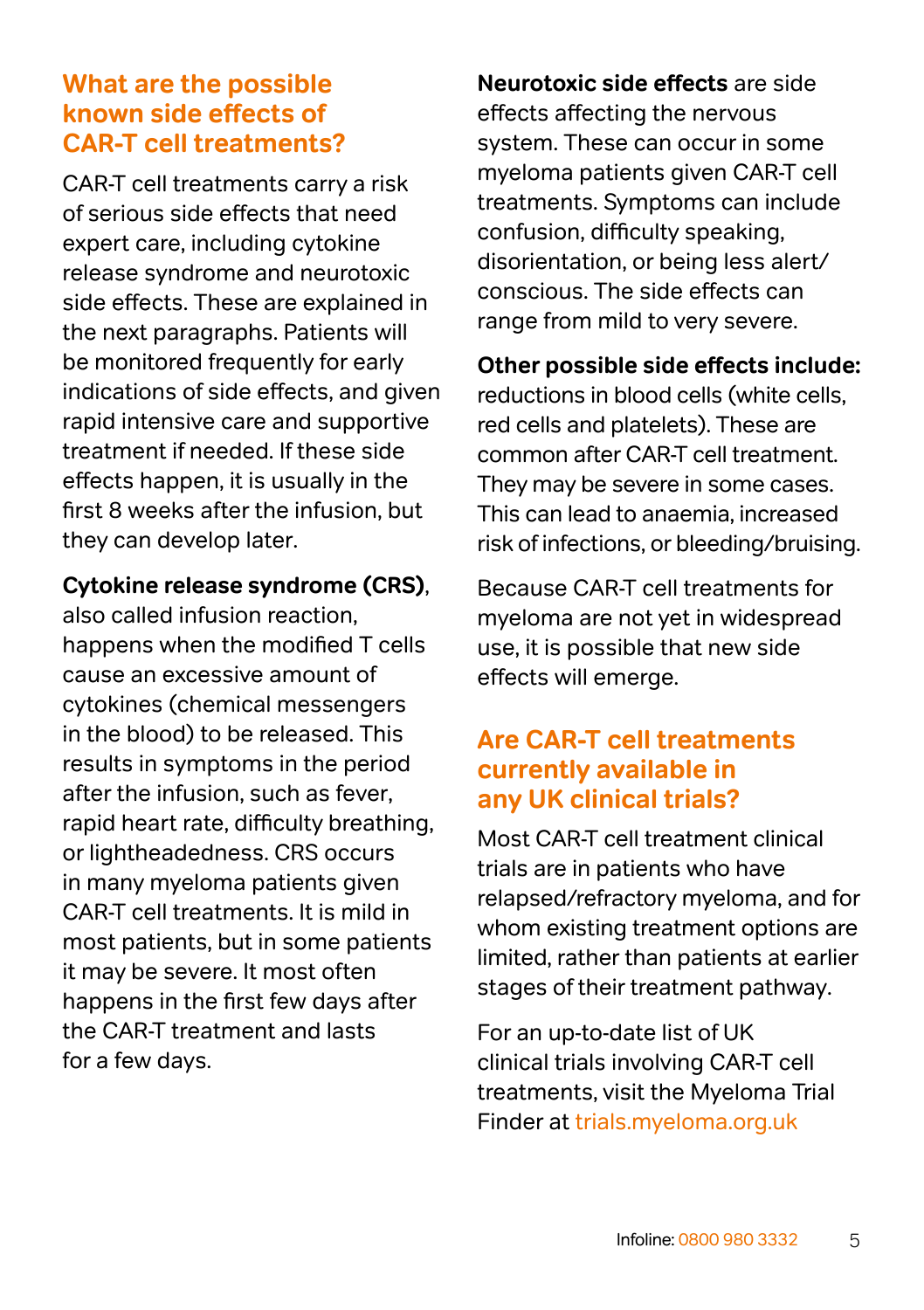To be enrolled on a clinical trial, patients have to meet certain conditions known as eligibility criteria. You should speak to your doctor in the first instance if you are interested in taking part in a trial.

If you are considering taking part in a clinical trial your doctor will discuss in detail the risks and benefits for you. They will give you detailed information to enable you to make an informed decision about whether to take part.

#### **Availability of CAR-T cell treatments in the UK**

CAR-T cell treatments are not currently available for use in myeloma in the UK, and are only accessible to patients as part of a clinical trial.

Before a drug or treatment strategy can be widely used, it must first be authorised as a safe and effective treatment. This is usually done by the regulatory authorities at a European level and involves a review of evidence from large-scale clinical trials.

Normally, the authorised treatment must then be approved by a UK drug appraisal body before it can be routinely prescribed by NHS doctors. The treatment appraisal process differs from authorisation – it looks

at how effective the newly-licensed treatment is compared with existing treatments already in use on the NHS, and decides whether the treatment offers the NHS good value for money.

The main body responsible for carrying out appraisals in England and Wales is the National Institute for Health and Care Excellence (NICE). NICE recommendations are usually adopted in Northern Ireland. Scotland's appraisal body is the Scottish Medicines Consortium (SMC).

Ide-cel has recently been conditionally authorised by the European Medicines Agency (EMA) for treatment of some myeloma patients with relapsed or refractory myeloma. This was granted on the basis of the clinical trials so far completed, but further data on effectiveness and safety are still being collected.

For more information see the **[Health Technology Assessment](https://www.myeloma.org.uk/documents/health-technology-assessment/)  [\(HTA\) Infosheet](https://www.myeloma.org.uk/documents/health-technology-assessment/)** from Myeloma UK

#### <span id="page-5-0"></span>**Future directions**

CAR-T cell treatments have produced very positive results in clinical trials, in patients who have limited other treatment options.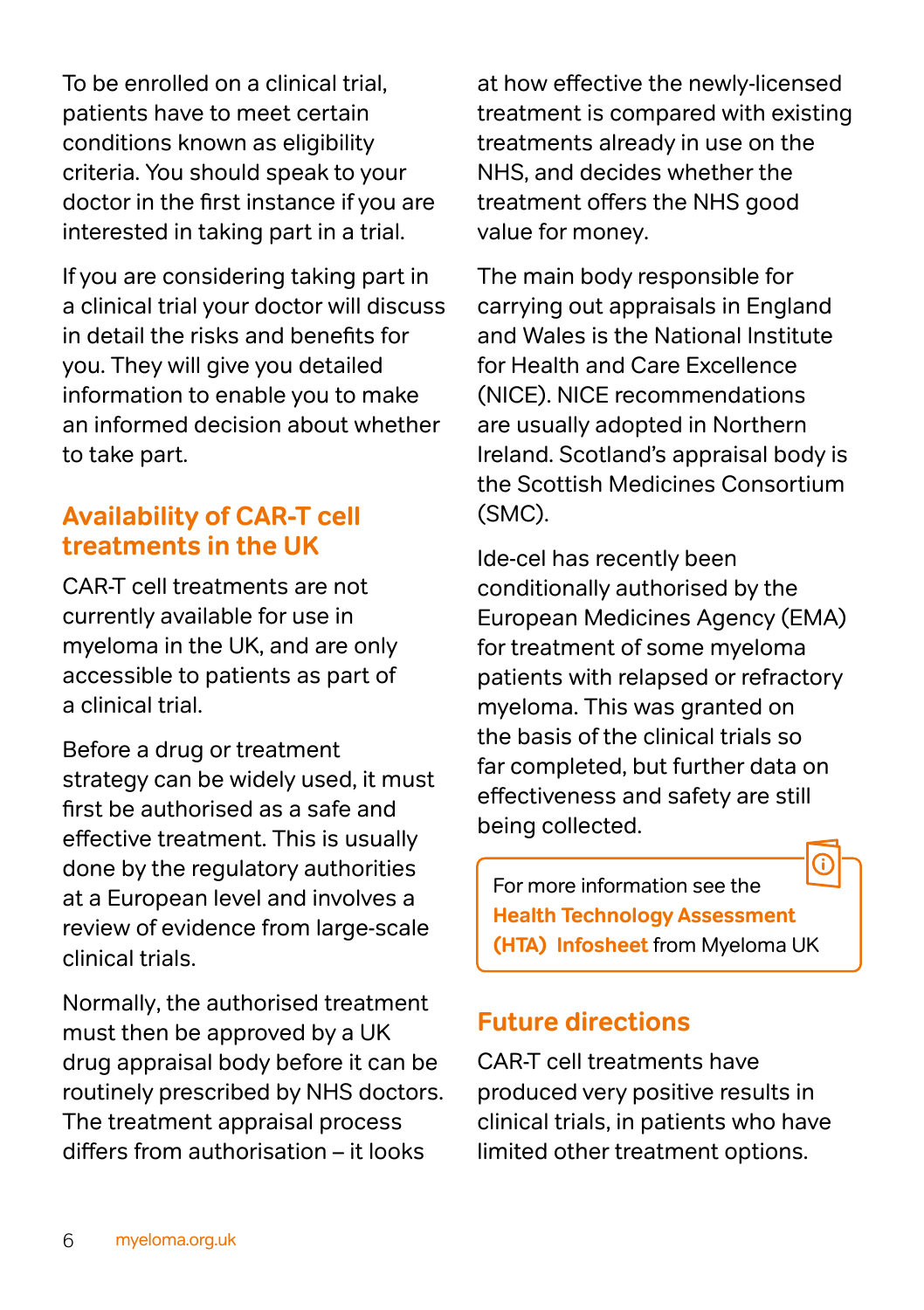The treatments are not suitable for all patients, however. Side effects can be severe. Treatment also involves a delay of a number of weeks while the CAR-T cells are produced. Patients are given 'bridging' treatment during this time, to keep their myeloma under control as far as possible.

A limitation of CAR-T cell treatment is that at some point the CAR-T cells can become 'exhausted' and no longer work, or the myeloma cells may 'escape' from the treatment and start to become active again.

Researchers are looking at different ways to make CAR-T cell treatments as effective and safe as possible.

Research is being done on exhaustion of CAR-T cell populations and escape of the myeloma cells. They are looking at how this happens, and how to keep the CAR-T cells working against the patient's myeloma cells for as long as possible.

The CAR-T cell treatments most advanced in development target the BCMA protein on myeloma cells (like ide-cel and cilta-cel). Larger-scale trials, including trials comparing these treatments with established myeloma drugs, are currently underway.

CAR-T cells targeting other antigens on myeloma cells are also being developed.

Although most current trials are in relapsed and/or refractory myeloma, some trials are also starting to look at using CAR-T cell treatments at earlier stages in myeloma, such as in patients who relapse quickly after their initial treatment.

Some CAR-T cell treatments are being developed that recognise two different targets. It is hoped that this will increase the chance of the CAR-T cells being able to recognise myeloma cells, and decrease the chance of the myeloma cells evolving to escape the CAR-T cells by removing the target from their surface.

Research is also being done into 'safety switches' for CAR-T cell treatments, which may help to avoid the severe adverse events that can happen in some patients.

A recent development is so-called 'off the shelf' or 'universal' CAR-T cell treatments (UCARTs). UCARTs use T cells from healthy donors, instead of using each patient's own T cells. As a result they are less costly to produce, and they also avoid the delay while CAR-T cells are manufactured for an individual patient. Clinical trials of several UCARTs are now underway.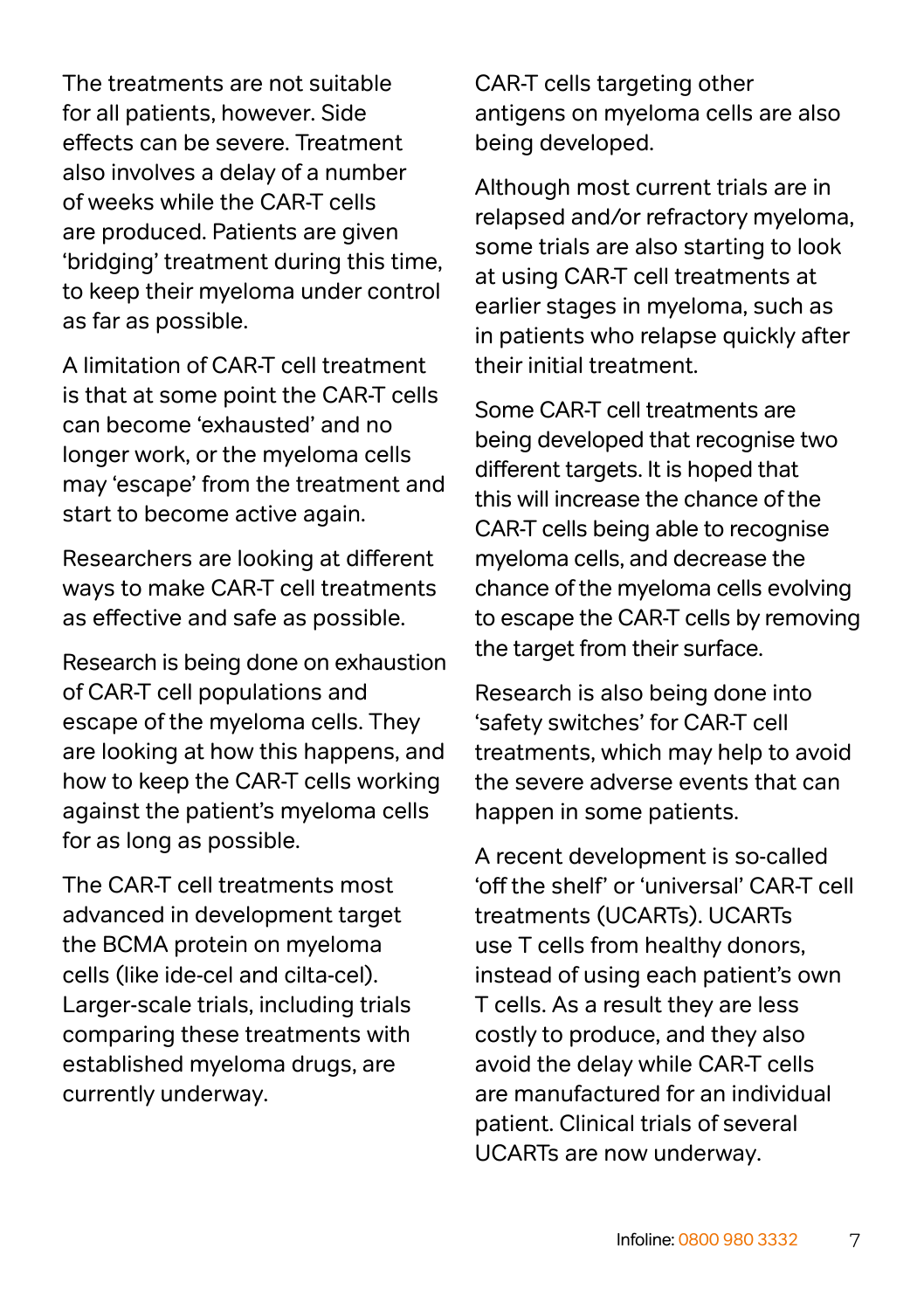#### **Key points**

- CAR-T cell treatments are a new type of myeloma treatment that uses the body's own immune system to kill myeloma cells
- Some of the patient's own blood cells called T cells are taken out of the blood and modified in a laboratory
- **The modified cells, called** CAR-T cells, have a receptor that can recognise myeloma cells. The CAR-T cells are infused back into the patient
- **Results of trials with CAR-T cell** treatments in myeloma have so far been promising, and larger-scale trials are now underway
- Side effects of CAR-T cell treatments can be severe and can include infusion reactions, effects on the nervous system and reductions in blood cells (causing anaemia, increased risk of infections, or bleeding/bruising)
- CAR-T cell treatments are not yet widely available, because none have been approved in the UK for use in myeloma. However, patients may be treated with them as part of a clinical trial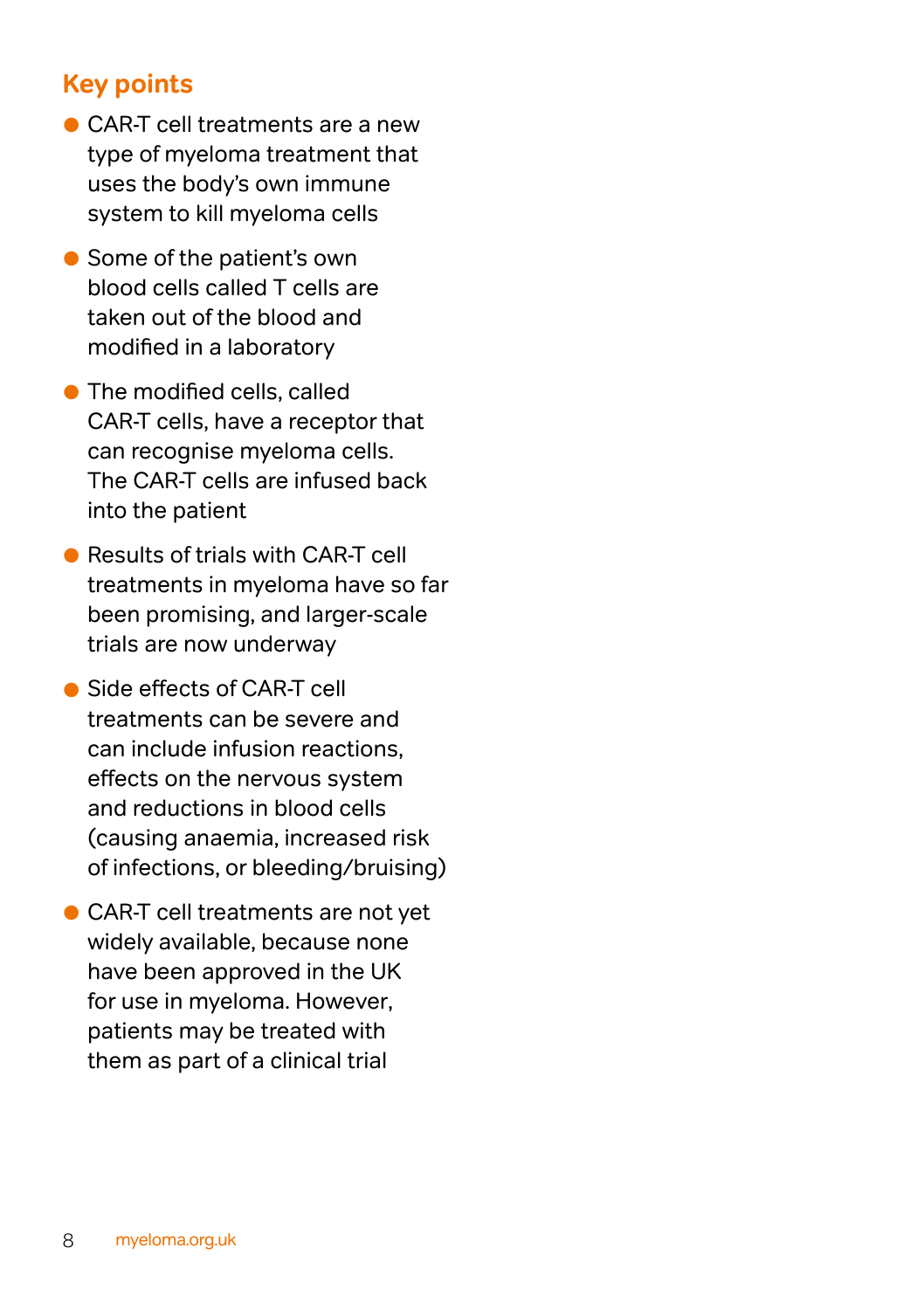#### **About this Horizons Infosheet**

The information in this Horizons Infosheet is not meant to replace the advice of your healthcare team. They are the people to ask if you have questions about your individual situation.

For a list of references used to develop our resources, visit [myeloma.org.uk/references](http://www.myeloma.org.uk/publications/about-our-information/)

We value your feedback about our patient information. For a short online survey go to [myeloma.org.uk/pifeedback](http://myeloma.org.uk/pifeedback)  or email comments to [patientinfo@myeloma.org.uk](mailto:patientinfo@myeloma.org.uk)

#### **Other information available from Myeloma UK**

Myeloma UK has a range of publications available covering all aspects of myeloma, its treatment and management. Download or order them from [myeloma.org.uk/publications](http://myeloma.org.uk/publications )

To talk to one of our Myeloma Information Specialists about any aspect of myeloma, call our Myeloma Infoline on [0800 980 3332](Tel:0800-980-3332) or [1800 937 773](Tel:1800-937-773) from Ireland.

The Infoline is open from Monday to Friday, 9am to 5pm and is free to phone from anywhere in the UK and Ireland.

Information and support about myeloma is also available around the clock at [myeloma.org.uk](http://www.myeloma.org.uk)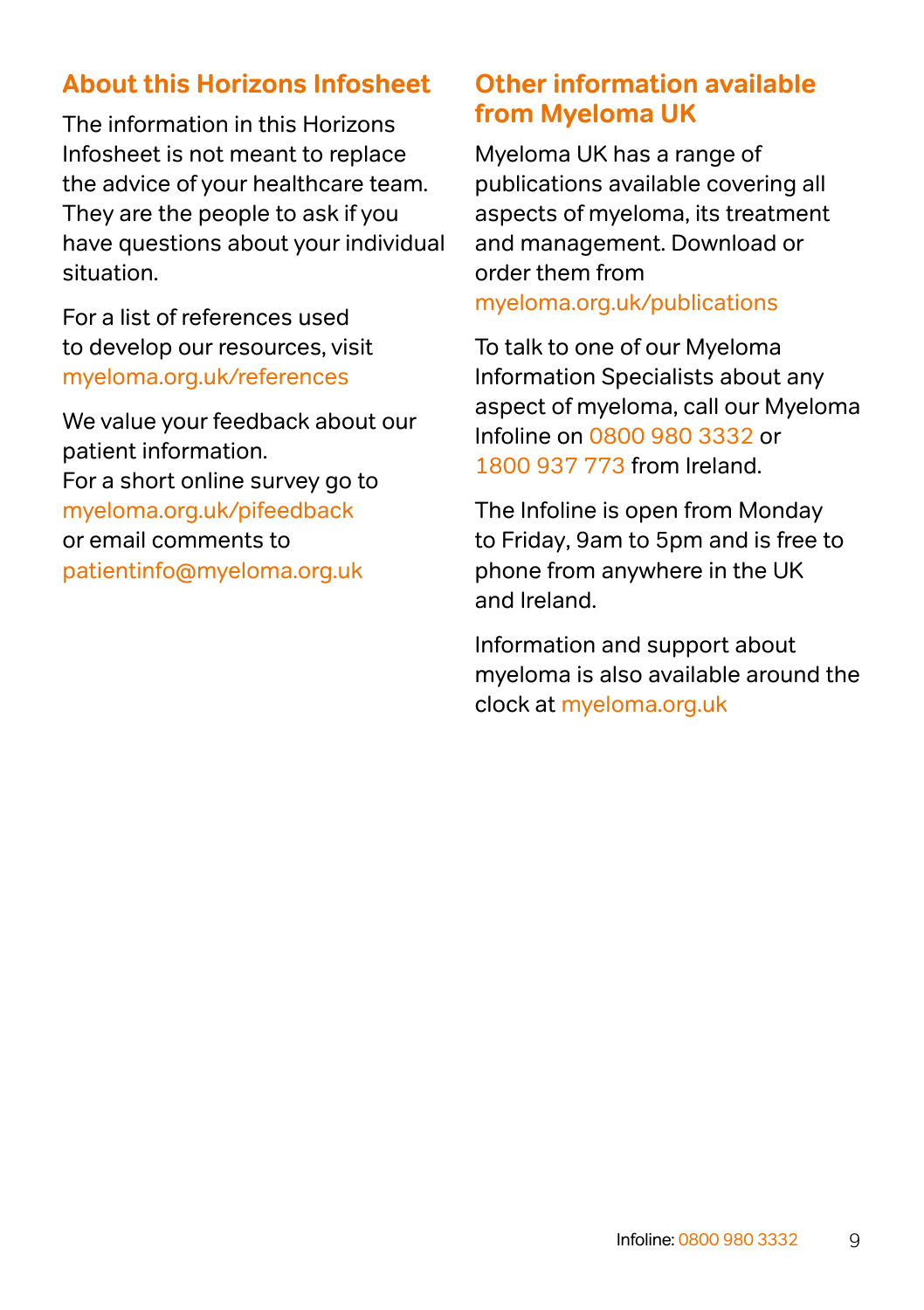## **Notes**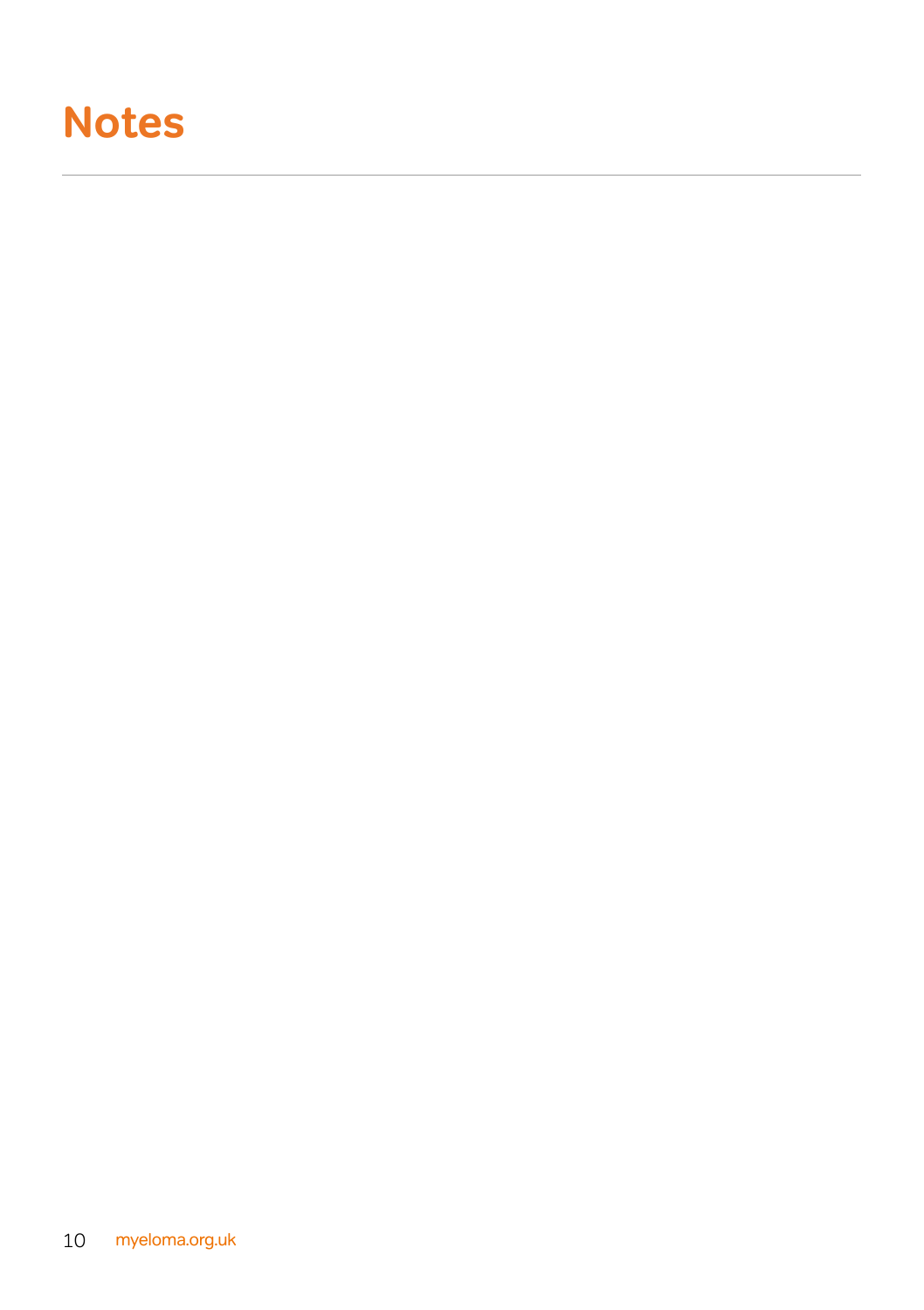## **Notes**